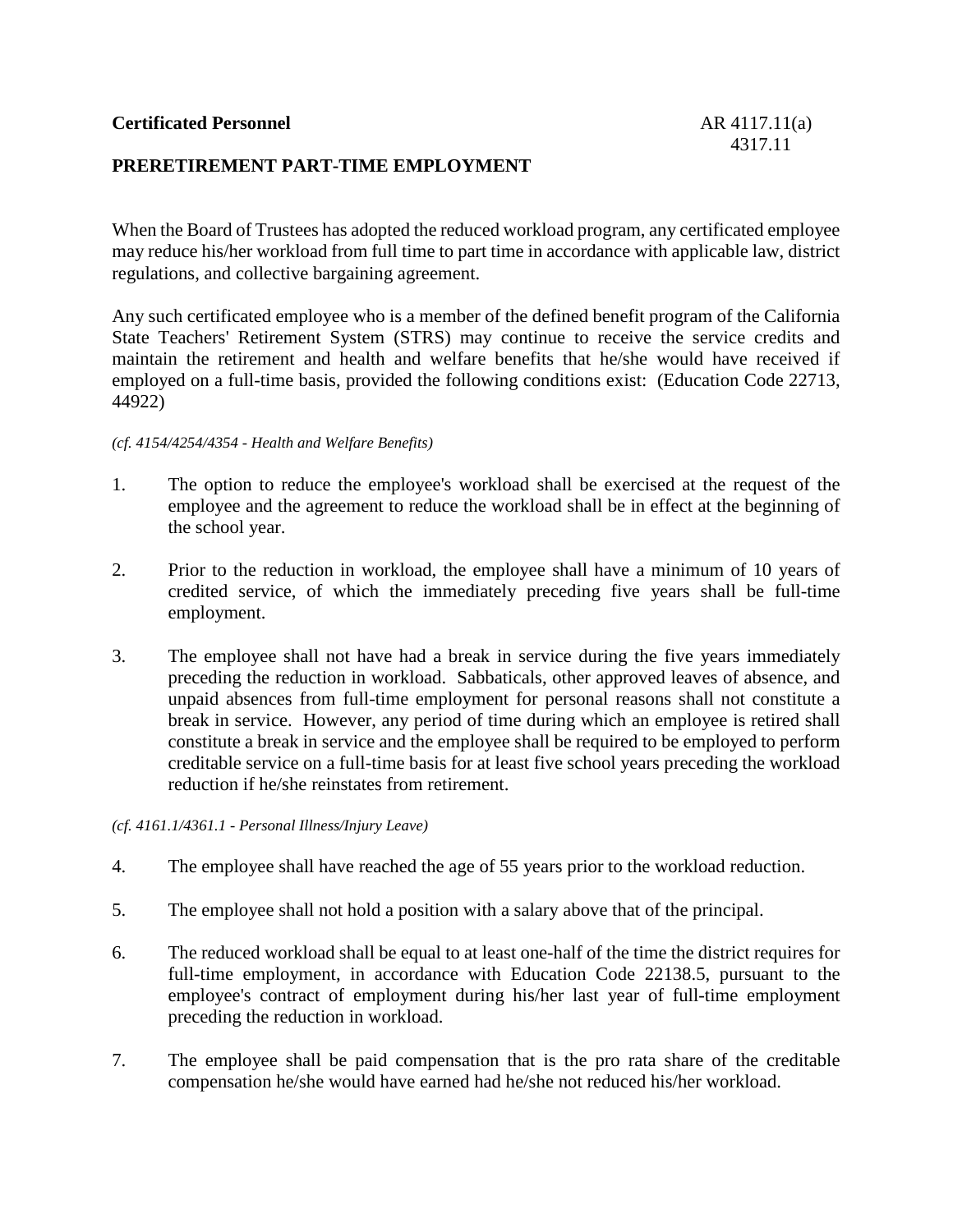# **PRERETIREMENT PART-TIME EMPLOYMENT** (continued)

- 8. For each school year that the employee's workload is reduced, the district and/or employee shall make any payment or contribution necessary for the employee's retention of a benefit to which he/she is entitled if employed full time, in the same manner as if the employee were employed full time.
- 9. The agreement may be revoked only by mutual consent of the employee and the district.

However, an employee who has entered into a formalized agreement with the district to have his/her contribution into the defined benefit program paid (picked up) by the district may not terminate the agreement to reduce his/her workload except by one of the following:

- a. Terminating his/her service
- b. Retiring from service under the defined benefit program
- c. Continuing to perform creditable service under a new reduced workload arrangement for at least one-half of the time the district requires for full-time employment in accordance with Education Code 22138.5
- d. Returning to full-time employment
- 10. The period of the reduced workload shall not exceed 10 years.

Prior to the reduction of an employee's workload, the Superintendent/Principal or designee shall verify the employee's eligibility in conjunction with the administrative staff of STRS and/or the Public Employees' Retirement System. (Education Code 22713)

The Superintendent/Principal or designee shall maintain the necessary records to separately identify each employee who participates in the reduced workload program. (Education Code 22713)

After determining that it is in the best interest of the district, the Board may allow any certificated employee who is not eligible to reduce his/her workload pursuant to Education Code 22713 or 44922 to reduce his/her workload from full time to part time. In any such case, the Board shall specify the terms and conditions under which the reduction in workload shall take place.